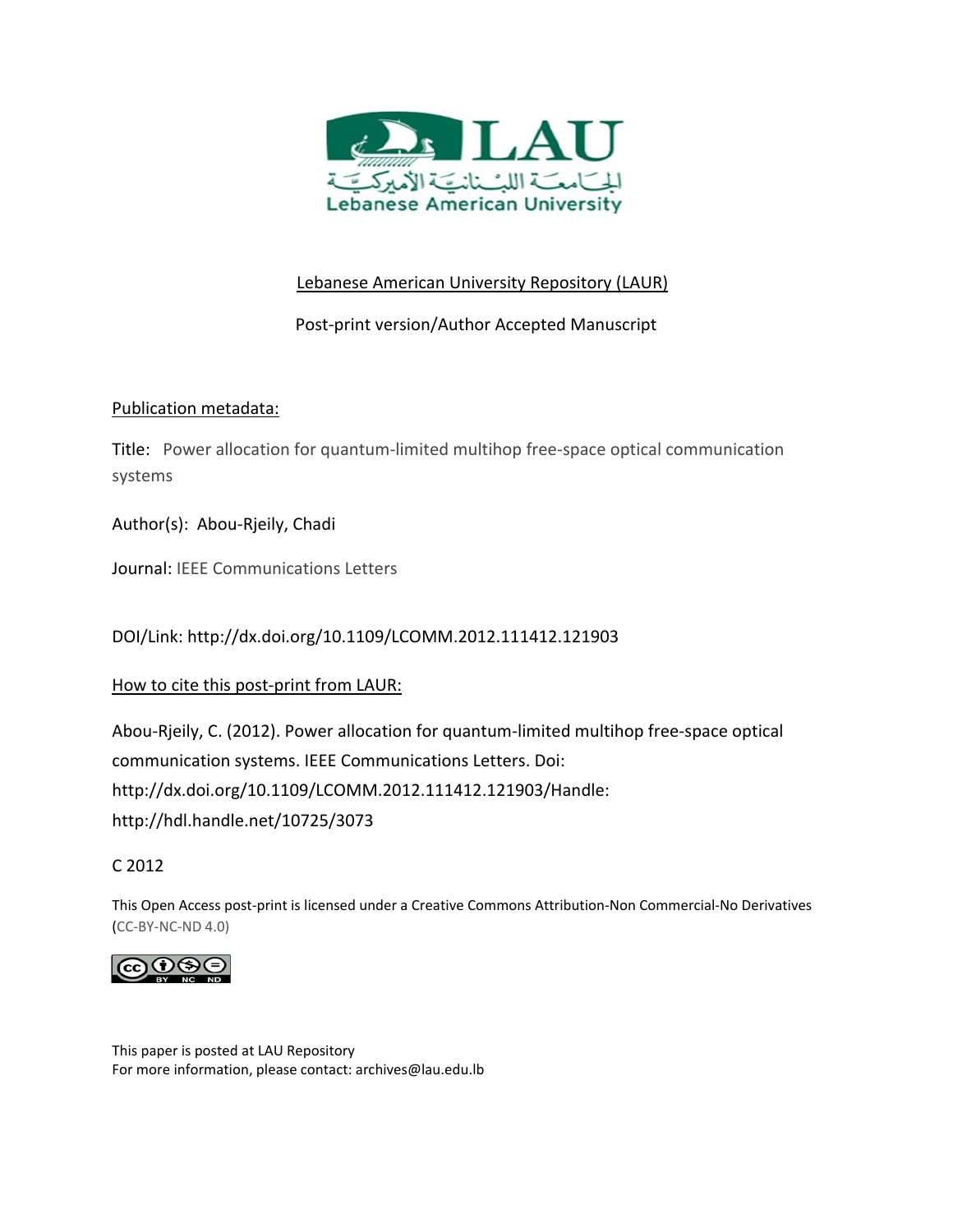# Power Allocation for Quantum-Limited Multihop Free-Space Optical Communication Systems

Chadi Abou-Rjeily, *Member, IEEE*

*Abstract***—In this paper, we propose two novel power allocation strategies for multihop Free-Space Optical (FSO) networks with any number of hops. These strategies correspond to the analytical solutions obtained from minimizing two different upper-bounds on the conditional error probability under the quantum-limit scenario. The performance of the first strategy is evaluated numerically and closed-form expressions of the average probability of error are derived for the second strategy. We also quantify the reduction in the fading variance and scintillation index provided by multihop FSO systems associated with the second power allocation scheme that compromises performance for simplicity. Results show the superiority of the proposed schemes compared to the equal power distribution strategy.**

*Index Terms***—Free-space optics, FSO, cooperation, relaying.**

## I. INTRODUCTION

While the literature on cooperation in Radio-Frequency (RF) wireless networks is huge and dates back to more than a decade, it was only recently that cooperation techniques started attracting an increasing interest in the context of Free-Space Optical (FSO) communications [1]–[6]. Cooperative diversity is capable of leveraging the performance of FSO systems by mitigating the limiting effects of the turbulence-induced fading or scintillation. Amplify-and-forward (AF) and decode-andforward (DF) parallel relaying with one relay were considered in [1] and [2], respectively. An optimal power allocation strategy for DF parallel relaying with any number of relays was proposed in [3] under the quantum-limit scenario. On the other hand, multihop systems that are based on serial relaying were considered in [4]–[6]. Unlike RF systems where the fading variance is constant, FSO systems are characterized by a distance-dependent fading variance which privileges numerous short hops over a single longer hop. Consequently, unlike multihop RF systems, multihop FSO systems are capable of combatting fading along with their coverage broadening capabilities. High performance gains have been reported especially in [4] where an aggregated channel model, taking both pathloss and fading into account, was considered.

The multihop FSO systems studied in [4]–[6] are all based on a simple power allocation strategy (PAS) that consists of evenly distributing the transmit power among the different hops. While this strategy is simple and suitable for systems where the channel state information (CSI) is not available at the communicating nodes, higher performance gains can be realized by adapting the power distribution to the strengths of the hops. In this paper, we propose and analyze two novel PAS's in the context where the CSI is known. While the first PAS is optimal in the sense of minimizing a tight upperbound on the conditional error probability, the second solution is appealing because of its remarked simplicity. A numerical analysis of the first PAS and an analytical evaluation of the second PAS showed that significant improvements can be achieved compared to the even power distribution strategy.

#### II. SYSTEM MODEL

Consider a multihop FSO system composed of  $N_h$  hops between the source node (S) and the destination node (D). In this case, the data is relayed serially by  $N_h - 1$  nodes or relays denoted by R<sub>1</sub>, ..., R<sub>Nh</sub>−1. The distance of the *n*-th hop is denoted by  $d_n$  and the fraction of the power transmitted by the  $(n - 1)$ -th node along the *n*-th hop is denoted by  $P_n$ for  $n = 1, \ldots, N_h$  where, by abuse of notation, S and D are denoted by  $R_0$  and  $R_{N_h}$ , respectively. For the multihop system to transmit the same average power as single-hop systems, the following relation must be satisfied:  $\sum_{n=1}^{N_h} P_n = 1$ .

We consider Q-ary Pulse Position Modulation (PPM) with intensity modulation and direct detection (IM/DD). In this work, we will assume that the FSO system is operating under the quantum-limit scenario where the background radiation and dark currents are neglected. This approach results in simple closed-form PAS's that can be easily implemented in realistic FSO systems. The cooperation strategy is as follows. If the n-th relay detects a nonzero photoelectron count in one PPM slot, then it decides in favor of this slot and forwards the corresponding PPM symbol along the  $(n + 1)$ -th hop. In the absence of background radiation, this nonzero count ensures that the decision made at this relay is correct. On the other hand, if all  $Q$  slots are empty, then the relay  $R_n$  backs off in order to avoid confusing the relay  $R_{n+1}$  (and eventually D) by forwarding a wrong estimate of the symbol. Note that the same cooperation strategy can be applied with On-Off Keying (OOK) where the "On" and "Off" signals are forwarded by  $R_n$  in the case of nonzero and zero counts, respectively.

The average number of photoelectrons generated by the incident light signal in a PPM slot is given by [2]:

$$
\lambda_s = \eta \frac{P_r T_s / Q}{hf} = \eta \frac{E_s}{hf} \tag{1}
$$

where  $\eta$  is the detector's quantum efficiency assumed to be equal to 0.5,  $h = 6.6 \times 10^{-34}$  is Planck's constant and f is the optical center frequency taken to be  $1.94 \times 10^{14}$  Hz (corresponding to a wavelength of 1550 nm).  $T_s$  stands for the symbol duration while  $P_r$  stands for the optical power that falls on the receiver corresponding to the optical signal transmitted

The author is with the Department of Electrical and Computer Engineering of the Lebanese American University (LAU), Byblos, Lebanon. (e-mail: chadi.abourjeily@lau.edu.lb).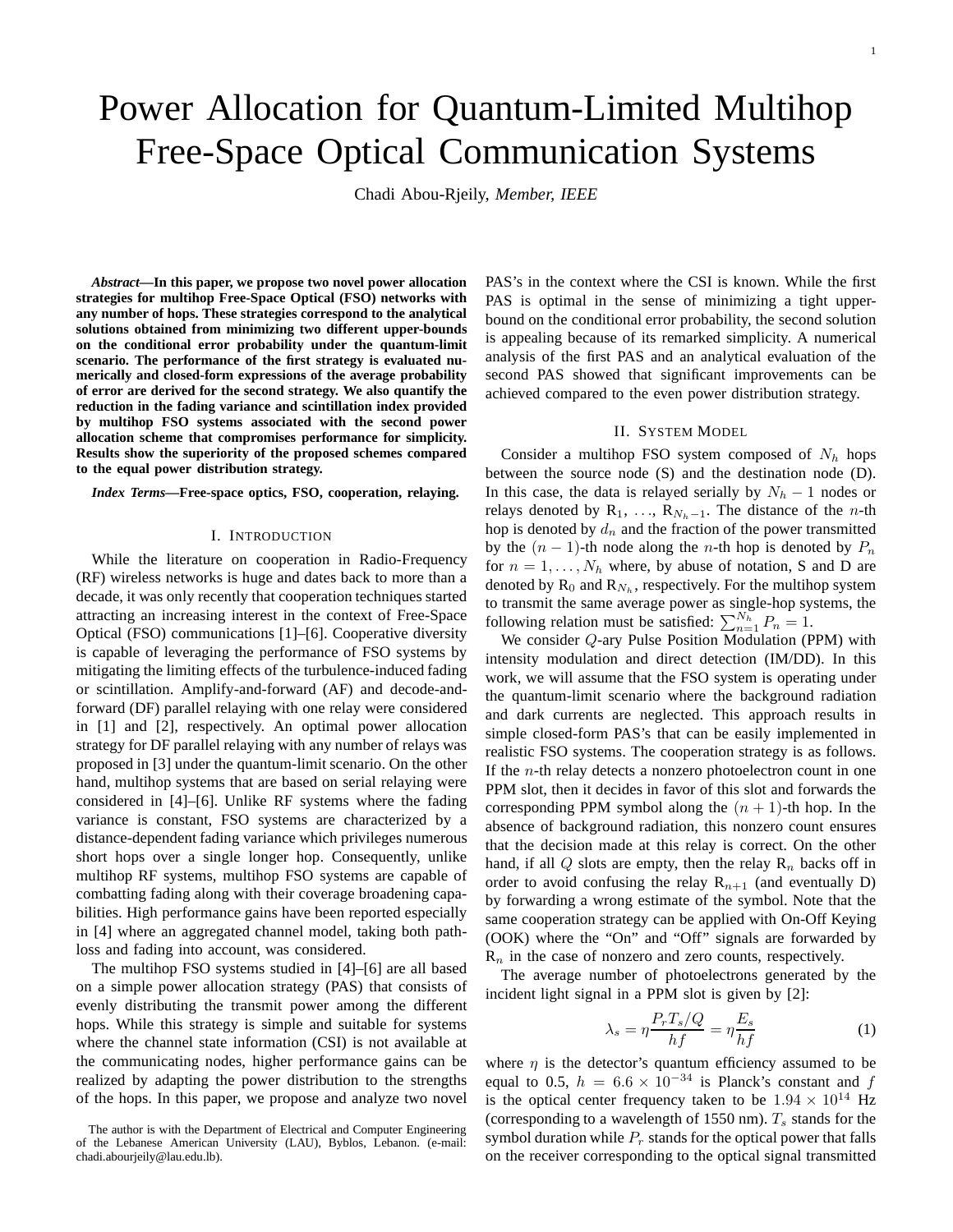over the direct link. Finally,  $E_s = P_rT_s/Q$  corresponds to the received optical energy per slot along the direct link. For OOK,  $\lambda_s$  stands for the average number of photoelectrons per symbol which can be obtained by setting  $Q = 1$  in (1).

Consider the transmission over the *n*-th hop  $R_{n-1}-R_n$ . The decision at the  $n$ -th node will be based on the  $Q$ -dimensional vector  $\mathbf{Z_n} = [Z_{n,1}, \dots, Z_{n,Q}]$  where  $Z_{n,q}$  corresponds to the number of photoelectrons detected by  $R_n$  in the q-th PPM slot. In the case where the previous node  $R_{n-1}$  backed off,  $\mathbf{Z}_n$  will be equal to the all-zero vector. On the other hand, if the PPM symbol  $s \in \{1, \ldots, Q\}$  was transmitted by  $\mathbb{R}_{n-1}$ , then  $Z_{n,q} = 0$  for  $q \neq s$  since in the absence of background radiation the only source of photoelectrons is the light signal itself. In this case,  $Z_{n,s}$  can be modeled as a Poisson random variable (r.v.) whose parameter is given by:

$$
E[Z_{n,s}] = P_n \beta_n a_n^2 \lambda_s \triangleq P_n k_n \tag{2}
$$

where  $a_n$  stands for the path gain of the *n*-th hop. In this work, we adopt the lognormal turbulence-induced fading channel model [4]. In this case, the probability density function (pdf) of the path gain  $a_n$  (where  $a_n \geq 0$ ) is given by:

$$
f(a_n) = \frac{1}{\sqrt{2\pi}\sigma_n a_n} \exp\left(-\frac{(\ln(a_n) - \mu_n)^2}{2\sigma_n^2}\right) \tag{3}
$$

where the parameters  $\mu_n$  and  $\sigma_n$  satisfy the relation  $\mu_n = -\sigma_n^2$ so that the mean path intensity is unity:  $E[I_n] = E[a_n^2] = 1$ . We adopt the same channel model as in [4] where the distancedependent log-amplitude variance is given by:

$$
\sigma_n^2(d_n) = 0.124k^{7/6} C_n^2 d_n^{11/6} \tag{4}
$$

where k is the wave number and  $C_n^2$  denotes the refractive index structure constant [4]. In (2),  $\beta_n$  is a gain factor associated with the  $n$ -th hop and resulting from the fact that this hop is shorter than the direct link S-D [4]:

$$
\beta_n = \left(\frac{d}{d_n}\right)^2 e^{-\sigma(d_n - d)}\tag{5}
$$

where  $\sigma$  is the attenuation coefficient and  $d = \sum_{n=1}^{N_h} d_n$  is the distance between S and D.

#### III. POWER ALLOCATION AND PERFORMANCE ANALYSIS

#### *A. Conditional Error Probability*

The channel state is defined by  $K \triangleq [k_1, \ldots, k_{N_h}]$ . For PPM, if one relay among R<sub>1</sub>, ..., R<sub>Nh</sub>−1 backs off, no signal will reach D and the random tie breaking at this node results in an erroneous decision with probability  $\frac{Q-1}{Q}$ . On the other hand, a correct decision can be ensured at D only when nonzero counts are observed along all hops. Given that the probability of nonzero count along the *n*-th hop is  $1-e^{-k_nP_n}$ , the conditional error probability can be written as:

$$
P_{e|K} = \frac{Q-1}{Q} \left[ 1 - \prod_{n=1}^{N_h} \left( 1 - e^{-k_n P_n} \right) \right]
$$
 (6)

For the multihop systems considered in [4]–[6], the power is evenly distributed among the  $N_h$  hops resulting in  $P_n =$  $1/N_h$  for all values of n. This power allocation strategy will be referred to as PAS-0 in what follows. We next propose two novel strategies under the scenario where the vector K is known by the different transmitting nodes in the network. Note that for OOK,  $P_{e|K}$  can be obtained by replacing the multiplying factor  $\frac{Q-1}{Q}$  by  $\frac{1}{2}$  in (6) implying that the proposed strategies can be applied with OOK as well.

#### *B. First Power Allocation Strategy: PAS-1*

For large values of  $\lambda_s$ , (6) can be upper-bounded by:

$$
P_{e|K} \le \frac{Q-1}{Q} \sum_{n=1}^{N_h} e^{-k_n P_n}
$$
 (7)

The first power allocation strategy, denoted by PAS-1 in what follows, will be based on minimizing the asymptotic expression in (7) subject to the constraints:  $\sum_{n=1}^{N_h} P_n = 1$ and  $P_n \geq 0$  for  $n = 1, \ldots, N_h$ .

In the appendix, we perform this constrained minimization by applying the method of Lagrange multipliers with the solution satisfying the Karush-Kuhn-Tucker (KKT) conditions for ensuring non-negative powers. The solution is given by:

$$
P_n = \frac{1}{k_n} \frac{1 + \sum_{i=1}^{N_h} \frac{1}{k_i} \ln\left(\frac{k_n}{k_i}\right)}{\sum_{i=1}^{N_h} \frac{1}{k_i}} \; ; \; n = 1, \dots, N_h \qquad (8)
$$

## *C. Second Power Allocation Strategy: PAS-2*

For the second power allocation strategy, denoted by PAS-2, the expression in (7) will be further upper-bounded by:

$$
P_{e|K} \le \frac{Q-1}{Q} N_h e^{-\min\{k_1 P_1, \dots, k_{N_h} P_{N_h}\}} \tag{9}
$$

where minimizing the above expression is equivalent to maximizing min  $\{k_1P_1, \ldots, k_{N_h}P_{N_h}\}.$ 

Assume that the functions  $k_1 P_1, \ldots, k_{N_h} P_{N_h}$  intersect at a certain point. In this case,  $\min\{k_1 P_1, \ldots, k_{N_h} P_{N_h}\}\$  will be maximized at this point of intersection. In fact, for any other point, one of the functions  $k_1P_1, \ldots, k_{N_h}P_{N_h}$  will be smaller than the others and  $\min\{k_1P_1,\ldots,k_{N_h}P_{N_h}\}\$  will decrease. Consequently, (9) is minimized when  $k_1 P_1 = \cdots = k_{N_h} P_{N_h}$ . Solving this system of equations results in:

$$
P_n = \frac{\frac{1}{k_n}}{\sum_{i=1}^{N_h} \frac{1}{k_i}} \; ; \; n = 1, \dots, N_h \tag{10}
$$

#### *D. Average Error Probability*

For PAS-0, integrating (6) with respect to the lognormal distributions of the path gains results in:

$$
P_e = \frac{Q - 1}{Q} \left[ 1 - \prod_{n=1}^{N_h} \left[ 1 - \text{Fr}\left(\frac{\beta_n \lambda_s}{N_h}, 0; \sigma_n\right) \right] \right] \tag{11}
$$

where  $Fr(a, 0; b)$  is the lognormal density frustration function  $\text{Fr}(a, 0, b) = \int_0^b \frac{\infty}{\sqrt{2\pi}bx} \exp(-ax^2) \exp\left[-\frac{(\ln(x)+b^2)^2}{2b^2}\right]$  $\frac{(x)+b^2)^2}{2b^2}$  dx [7].

We next evaluate the average error performance of PAS-2. From (10), we observe that  $k_n P_n = \left(\sum_{i=1}^{N_h} \frac{1}{k_i}\right)^{-1} \triangleq k_{eq}$  for all values of *n*. Consequently, (6) can be written as:

$$
P_{e|K} = \frac{Q-1}{Q} \left[ 1 - \left( 1 - e^{-k_{eq}} \right)^{N_h} \right] \tag{12}
$$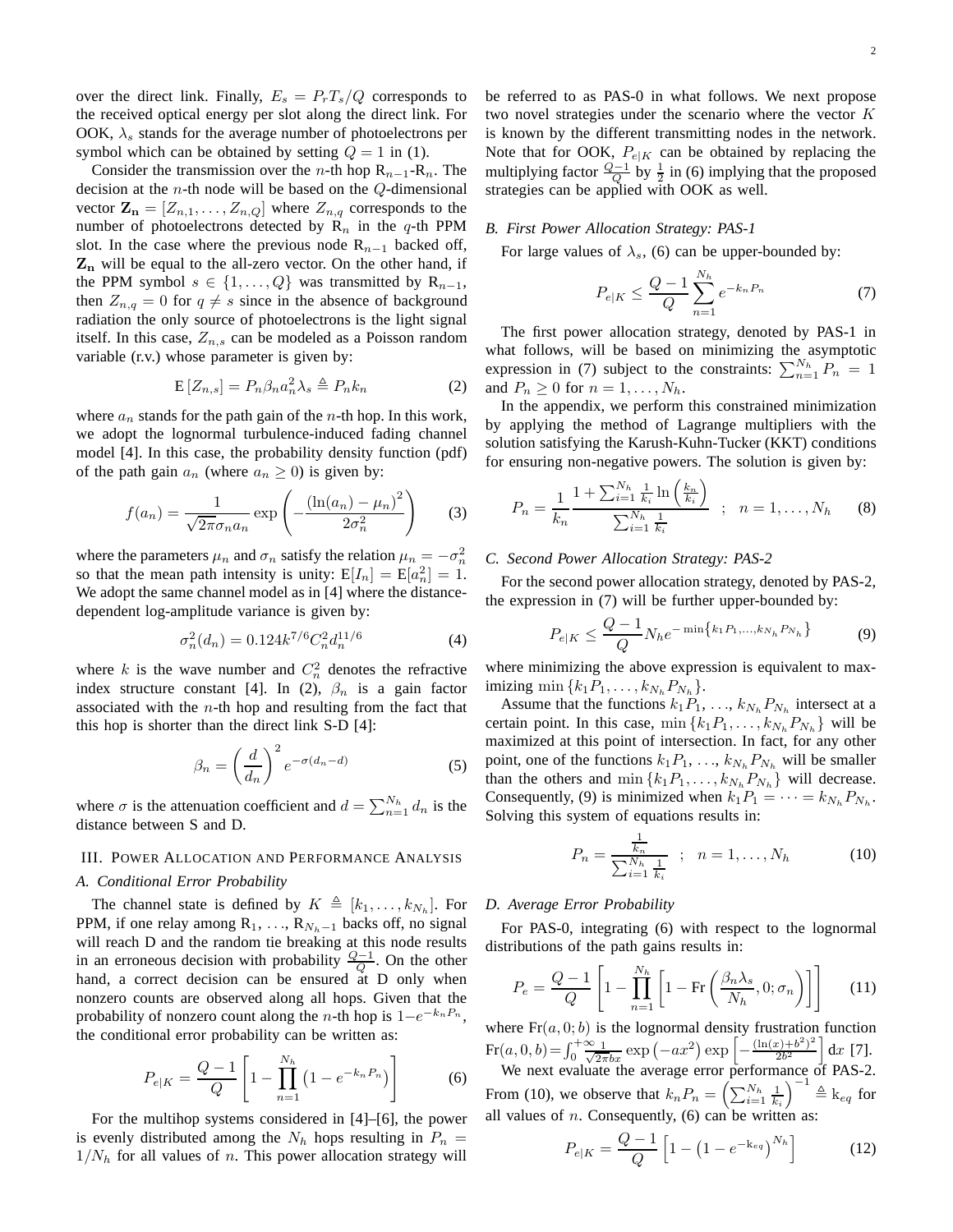Since the path gain  $a_n$  is a lognormal r.v. with parameters  $\mu_n$  and  $\sigma_n$ , then  $k_n^{-1} = (\beta_n a_n^2 \lambda_s)^{-1}$  is also a lognormal r.v. with parameters  $-\ln(\beta_n) - \ln(\lambda_s) - 2\mu_n$  and  $2\sigma_n$ . Consequently, the term  $\sum_{n=1}^{N_h} \frac{1}{k_n}$  corresponds to the summation of  $N_h$  lognormal r.v.s and thus can be accurately approximated by a lognormal distribution [8]. As a conclusion,  $k_{eq}^{-1}$  (as well as  $k_{eq}$ ) can be approximated by a lognormal distribution.

A simple method for determining the parameters  $\mu_{eq}$  and  $\sigma_{eq}$  of the equivalent lognormal r.v.  $k_{eq}$  is by applying the Wilkinson's method [8]. In this case, matching the first moments of  $k_{eq}^{-1}$  and  $\sum_{n=1}^{N_h} \frac{1}{k_n}$  results in:

$$
M_1 = e^{-\mu_{eq} + \frac{1}{2}\sigma_{eq}^2} = \sum_{n=1}^{N_h} e^{-\ln(\beta_n) - \ln(\lambda_s) - 2\mu_n + 2\sigma_n^2}
$$
 (13)

$$
=\frac{1}{\lambda_s}\sum_{n=1}^{N_h}\frac{1}{\beta_n}e^{4\sigma_n^2}
$$
\n(14)

where (14) follows from  $\mu_n = -\sigma_n^2$ .

In the same way, matching the second moments results in:

$$
M_2 = e^{-2\mu_{eq} + 2\sigma_{eq}^2}
$$
 (15)

$$
= \frac{1}{\lambda_s^2} \left[ \sum_{n=1}^{N_h} \frac{1}{\beta_n^2} e^{i 2\sigma_n^2} + 2 \sum_{\substack{n=1 \ n' > n}}^{N_h} \frac{1}{\beta_n \beta_{n'}} e^{4\sigma_n^2 + 4\sigma_{n'}^2} \right] \tag{16}
$$

Solving (13)-(16) for  $\mu_{eq}$  and  $\sigma_{eq}$  results in:

$$
\mu_{eq} = \ln\left(\frac{M_2^{1/2}}{M_1^2}\right) \; ; \; \sigma_{eq}^2 = \ln\left(\frac{M_2}{M_1^2}\right) \qquad (17)
$$

Finally, invoking the binomial formula in (12) and integrating this equation with respect to a lognormal distribution with parameters  $\mu_{eq}$  and  $\sigma_{eq}$  results in:

$$
P_e = \frac{Q - 1}{Q} \sum_{n=1}^{N_h} {N_h \choose n} (-1)^{n+1} \text{Fr}\left( n e^{\mu_{eq} + \frac{1}{2}\sigma_{eq}^2}, 0; \frac{\sigma_{eq}}{2} \right)
$$
 (18)

We next determine the reduction in the log-amplitude variance offered by multihop systems in the case of equidistant relays. In this case,  $d_1 = \cdots = d_{N_h} = \frac{d}{N_h}$  resulting in  $\beta_1 = \cdots = \beta_{N_h} \triangleq \beta$  and  $\sigma_1 = \cdots = \sigma_{N_h} \triangleq \sigma$ . In this case, (14) and (16) can be written as  $M_1 = \frac{N_h}{\beta \lambda_s} e^{4\sigma^2}$ and  $M_2 = \frac{N_h}{\beta^2 \lambda_s^2} \left[ e^{12\sigma^2} + (N_h - 1)e^{8\sigma^2} \right]$  resulting in (from (17)):  $\sigma_{eq}^2 = 4\sigma^2 + \ln\left(\frac{1 + (N_h - 1)e^{-4\sigma^2}}{N_h}\right)$  $N_h$ ). Note that  $k_{eq}$ is proportional to the square of a path gain. Writing the equivalent path gain as  $a_{eq} = k_{eq}^{1/2}$ , then  $a_{eq}$  is a lognormal r.v. with parameters  $\mu'_{eq} = \frac{\mu_{eq}}{2}$  $\frac{\sigma_{eq}}{2}$  and  $\sigma'_{eq} = \frac{\sigma_{eq}}{2}$  where:

$$
\sigma_{eq}^{\prime 2} = \sigma^2 + \frac{1}{4} \ln \left( \frac{1 + (N_h - 1)e^{-4\sigma^2}}{N_h} \right) \tag{19}
$$

In other words, the variance of the logarithm of the path gain decreases from  $\sigma^2$  in the case of single-hop systems ( $N_h = 1$ ) to the value given in (19) for a  $N<sub>h</sub>$ -hop system. Unfortunately, PAS-1 does not lend itself to a simple analytical evaluation since the statistical distribution of the term  $k_n P_n$  in (8) can not be obtained in closed form.



Fig. 1. Performance of a 2-hop system with 4-PPM.



Fig. 2. Performance of a 3-hop system with 4-PPM.

## IV. NUMERICAL RESULTS

We next compare the different power allocation strategies with 4-PPM. We set  $C_n^2 = 1 \times 10^{-14} \text{ m}^{-2/3}$  and  $\sigma = 0.43$  $dB/km$  in (4) and (5), respectively. In all scenarios, the link range (distance between S and D) is  $d = 5$  km. The numerical analysis showed that (11) and (18) can accurately predict the performance of PAS-0 and PAS-2, respectively. Results also showed that PAS-1 is extremely close to the optimal solution obtained from numerically minimizing (6). On the other hand, the bound in (7) is extremely close to the exact results for practical values of  $E_s$  exceeding  $-190$  dBJ.

Fig. 1 shows the performance of a 2-hop system as a function of  $d_1$  (distance of the first hop). Results show the superiority of the proposed schemes PAS-1 and PAS-2 compared to PAS-0. For all schemes, the best performance is achieved when the relay is midway between S and D. This placement avoids any amplification in the fading variance since this parameter increases with the link distance (4). In this case, for PAS-2  $\sigma'_{eq}$  in (19) decreases from 0.62 to 0.24 as the number of hops  $N_h$  increases from 1 to 2.

Fig. 2 shows the performance with 3 hops. In particular, we compare the two scenarios where the consecutive nodes are equidistant and not equidistant (along the S-D link). In the latter case, we set  $d_1 = d_2 = 1$  km and  $d_3 = 3$ km. The results show that the first scenario results in higher performance levels. Moreover, the performance levels achieved by the optimal strategy PAS-1 and the simplified strategy PAS-